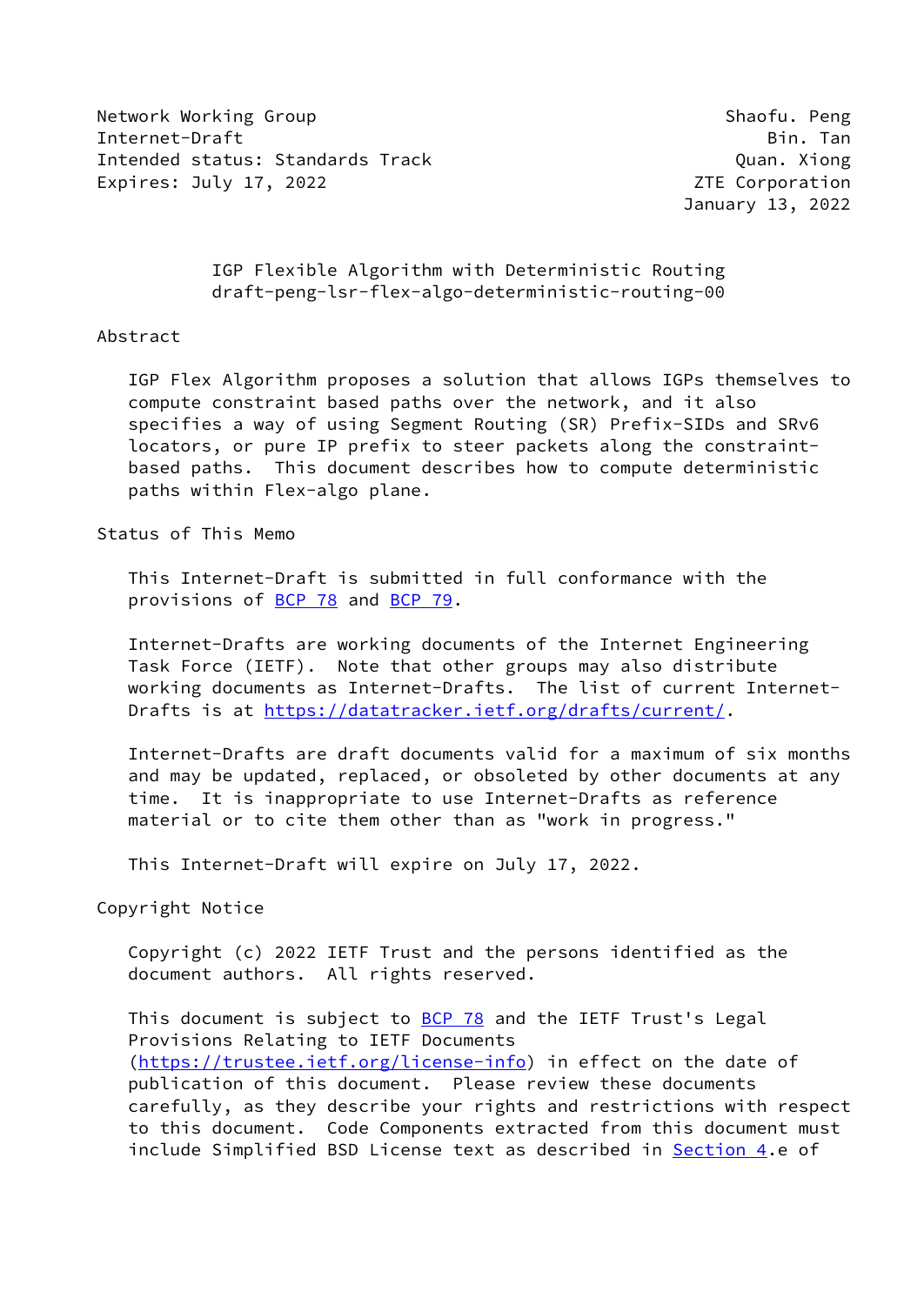Peng, et al. **Expires July 17, 2022** [Page 1]

<span id="page-1-1"></span>

| Internet-Draft | flex-algo deterministic | January 2022 |
|----------------|-------------------------|--------------|
|----------------|-------------------------|--------------|

 the Trust Legal Provisions and are provided without warranty as described in the Simplified BSD License.

## Table of Contents

| $\mathbf{\underline{1}}$ .                                                                                                                                                                                                                                                                                                                                                                                                                                                                               | $\overline{2}$  |
|----------------------------------------------------------------------------------------------------------------------------------------------------------------------------------------------------------------------------------------------------------------------------------------------------------------------------------------------------------------------------------------------------------------------------------------------------------------------------------------------------------|-----------------|
| 2.                                                                                                                                                                                                                                                                                                                                                                                                                                                                                                       |                 |
| 3.                                                                                                                                                                                                                                                                                                                                                                                                                                                                                                       | $\frac{3}{3}$   |
| $3.1$ . Deterministic Link Bound with CQF                                                                                                                                                                                                                                                                                                                                                                                                                                                                | $\overline{4}$  |
| 3.1.1. ISIS Advertisement of Deterministic Link Bound with                                                                                                                                                                                                                                                                                                                                                                                                                                               |                 |
|                                                                                                                                                                                                                                                                                                                                                                                                                                                                                                          | $\overline{5}$  |
| OSPF Advertisement of Deterministic Link Bound with<br>3.1.2.                                                                                                                                                                                                                                                                                                                                                                                                                                            |                 |
|                                                                                                                                                                                                                                                                                                                                                                                                                                                                                                          | $\mathbf{I}$    |
| $3.2$ . Deterministic Link Bound with Deadline                                                                                                                                                                                                                                                                                                                                                                                                                                                           | $\mathbf{I}$    |
| $\underline{4}$ . Deterministic Routes Computation                                                                                                                                                                                                                                                                                                                                                                                                                                                       | $\overline{1}$  |
| $4.1$ . Bind CQF parameters with Flex-Algo                                                                                                                                                                                                                                                                                                                                                                                                                                                               | $\overline{1}$  |
| $4.1.1.$ ISIS Advertisement of Flex-algo Binding CQF                                                                                                                                                                                                                                                                                                                                                                                                                                                     | $\underline{8}$ |
| $4.1.2$ . FAD Flags Extensions                                                                                                                                                                                                                                                                                                                                                                                                                                                                           | $\underline{8}$ |
| $4.1.3.$ OSPF Advertisement of Flex-algo Binding CQF                                                                                                                                                                                                                                                                                                                                                                                                                                                     | $\overline{9}$  |
| $4.1.4$ . CQF based Deterministic Routes Computation                                                                                                                                                                                                                                                                                                                                                                                                                                                     | 9               |
| $4.2$ . Bind Deadline parameters with Flex-Algo                                                                                                                                                                                                                                                                                                                                                                                                                                                          | 10              |
| 5.                                                                                                                                                                                                                                                                                                                                                                                                                                                                                                       | 10              |
| 6.                                                                                                                                                                                                                                                                                                                                                                                                                                                                                                       | 10              |
| 7.                                                                                                                                                                                                                                                                                                                                                                                                                                                                                                       | 10              |
| 8.                                                                                                                                                                                                                                                                                                                                                                                                                                                                                                       | 10              |
| Normative References<br>8.1.                                                                                                                                                                                                                                                                                                                                                                                                                                                                             | <u> 10</u>      |
| 8.2. Informative References                                                                                                                                                                                                                                                                                                                                                                                                                                                                              | 11              |
| Authors' Addresses<br>$\mathbf{r}_1 \cdot \mathbf{r}_2 \cdot \mathbf{r}_3 \cdot \mathbf{r}_4 \cdot \mathbf{r}_5 \cdot \mathbf{r}_5 \cdot \mathbf{r}_6 \cdot \mathbf{r}_7 \cdot \mathbf{r}_8 \cdot \mathbf{r}_8 \cdot \mathbf{r}_9 \cdot \mathbf{r}_9 \cdot \mathbf{r}_9 \cdot \mathbf{r}_1 \cdot \mathbf{r}_1 \cdot \mathbf{r}_2 \cdot \mathbf{r}_3 \cdot \mathbf{r}_1 \cdot \mathbf{r}_2 \cdot \mathbf{r}_3 \cdot \mathbf{r}_3 \cdot \mathbf{r}_4 \cdot \mathbf{r}_5 \cdot \mathbf{r}_6 \cdot \mathbf{$ | 11              |

# <span id="page-1-0"></span>[1](#page-1-0). Introduction

IGP Flex Algorithm [[I-D.ietf-lsr-flex-algo](#page-10-7)] proposes a solution that allows IGPs themselves to compute constraint based paths over the network, and it also specifies a way of using Segment Routing [\[RFC8402](https://datatracker.ietf.org/doc/pdf/rfc8402)] Prefix-SIDs and SRv6 locators, or pure IP prefix [\[I-D.ietf-lsr-ip-flexalgo](#page-10-8)] to steer packets along the constraint based paths. It specifies a set of extensions to ISIS, OSPFv2 and OSPFv3 that enable a router to send TLVs that identify (a) calculation-type, (b) specify a metric-type, and (c )describe a set of constraints on the topology, that are to be used to compute the best paths along the constrained topology. A given combination of calculation-type, metric-type, and constraints is known as an FAD (Flexible Algorithm Definition).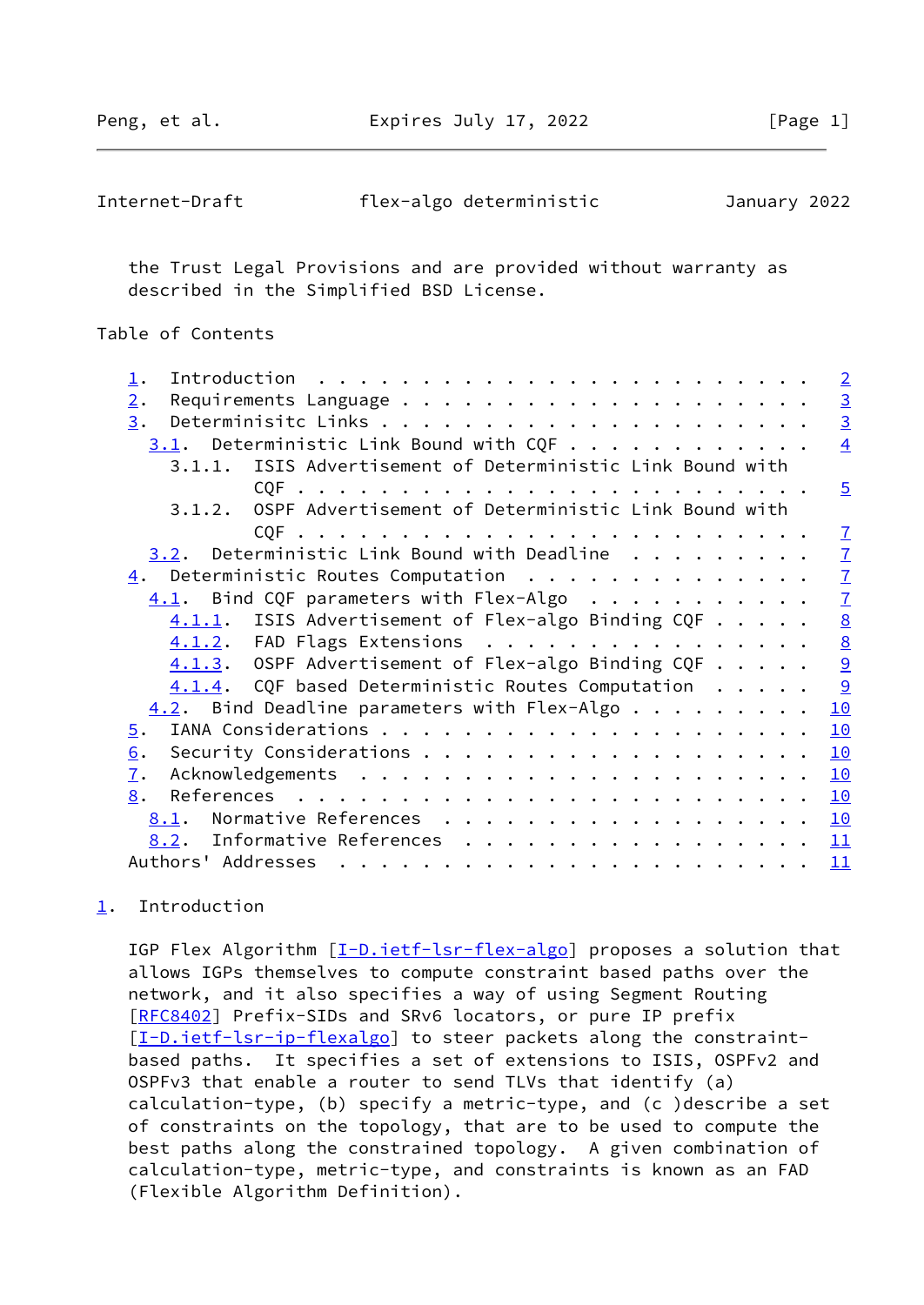[RFC8655] describes the architecture of deterministic network and defines the QoS goals of deterministic forwarding: Minimum and maximum end-to-end latency from source to destination, timely delivery, and bounded jitter (packet delay variation); packet loss

Peng, et al. **Expires July 17, 2022** [Page 2]

<span id="page-2-1"></span>Internet-Draft flex-algo deterministic January 2022

 ratio under various assumptions as to the operational states of the nodes and links; an upper bound on out-of-order packet delivery. In order to achieve these goals, deterministic networks use resource reservation, explicit routing, service protection and other means. A deterministic path is typically (but not necessarily) explicit routes so that it does not normally suffer temporary interruptions caused by the convergence of routing or bridging protocols.

IGP Flex-algo has the characteristic mentioned in [[RFC8655](https://datatracker.ietf.org/doc/pdf/rfc8655)]: under a single administrative control or within a closed group of administrative control. IGP Flex-algo supports Min Unidirectional Link Delay (defined in [\[RFC8570](https://datatracker.ietf.org/doc/pdf/rfc8570)]) metric type to compute shortest paths with minimum delay, however, the cumulative delay is essentially the accumulation of transmission delay of all links, excluding node delay. In order to make up for this gap, it is necessary to enhance IGP flex-algo to compute the path with deterministic delay, i.e., including deterministic node delay and link transmission delay.

 This document describes how to compute distributed shortest paths with deterministic delay metric within Flex-algo plane, as the basis of the whole distributed deterministic scheme. It should be noted that relying on this enhancement alone does not guarantee complete determinacy, it needs to be used in conjunction with other tools, such as creating additional backup explicit path with consistent delay metric for PREOF (Packet Replication, Elimination, and Ordering Functions), turning off local repair, smoothing the delay jitter during route convergence, providing deterministic forwarding mechanism, etc.

<span id="page-2-0"></span>[2](#page-2-0). Requirements Language

 The key words "MUST", "MUST NOT", "REQUIRED", "SHALL", "SHALL NOT", "SHOULD", "SHOULD NOT", "RECOMMENDED", "NOT RECOMMENDED", "MAY", and "OPTIONAL" in this document are to be interpreted as described in [BCP](https://datatracker.ietf.org/doc/pdf/bcp14) [14](https://datatracker.ietf.org/doc/pdf/bcp14) [[RFC2119\]](https://datatracker.ietf.org/doc/pdf/rfc2119) [\[RFC8174](https://datatracker.ietf.org/doc/pdf/rfc8174)] when, and only when, they appear in all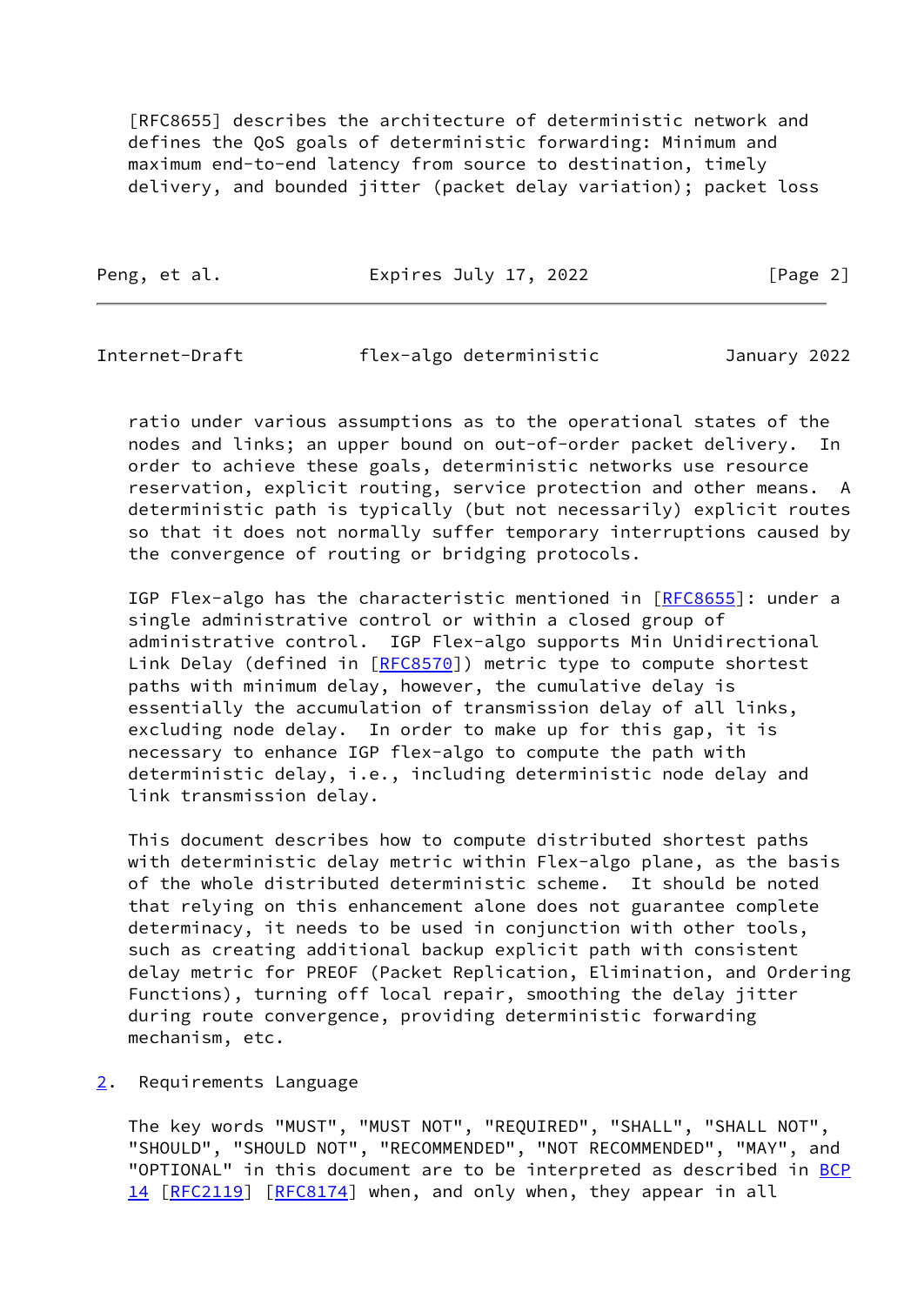capitals, as shown here.

<span id="page-3-0"></span>[3](#page-3-0). Determinisitc Links

 When a packet is forwarded to a link, the delay produced includes two parts: the first part is the dwell delay of the packet in the node, and the second part is the transmission delay of the packet on the link. In packet switching networks, priority based queuing scheme is generally used. It may give better average latency, but may have worst case latency. We call those links bound with a queue mechanism that can not guarantee node delay are non-determinisitc links.

| Peng, et al. | Expires July 17, 2022 | [Page 3] |
|--------------|-----------------------|----------|
|              |                       |          |

<span id="page-3-1"></span>Internet-Draft flex-algo deterministic January 2022

 On the contrary, those links bound with a queue mechanism that can provide deterministic node delay are called deterministic links. Typical queue mechanisms are:

- o IEEE 802.1 WG has specified IEEE802.1Qch [\[CQF](#page-11-2)] which uses cyclic queuing and forwarding (CQF) mechanism and relies on time synchronization. According to CQF, the maximum delay experienced by a given packet is  $(H+1)*D$ , the minimum delay experienced by a given packet is  $(H-1)*D$ , and the delay jitter is  $2*D$ , where H is the number of hops and D is cycle duration. Other variants based on CQF can avoid relying on time synchronization, but only the same cycle duration for all nodes. Basically, the packet received in the current sending window (i.e., cycle) will ensure that it can be sent in the next sending window, then the deterministic node delay, on average, is one cycle duration, or seveval cycle durations if the forwarding delay (from incoming port to outgoing port) inside the node can't be ignored.
- o [[I-D.peng-detnet-deadline-based-forwarding\]](#page-10-9) introduced a deadline based forwarding mechanism that allow packet to control its expected dwell time in the node according to the planned deadline. There are two policies for deadline queue to schedule packets. For early sending policy, the end-to-end delay is H\*(P~D), jitter is H\*Q, where, H is the number of hops, P is the forwarding delay inside the node, D is the planned deadline; For punctual sending policy, the end-to-end delay is H\*D, jitter is a single authorization time. That is, the packet received at any time will ensure that it can be sent in offset time P~D or D respectively for these two policies.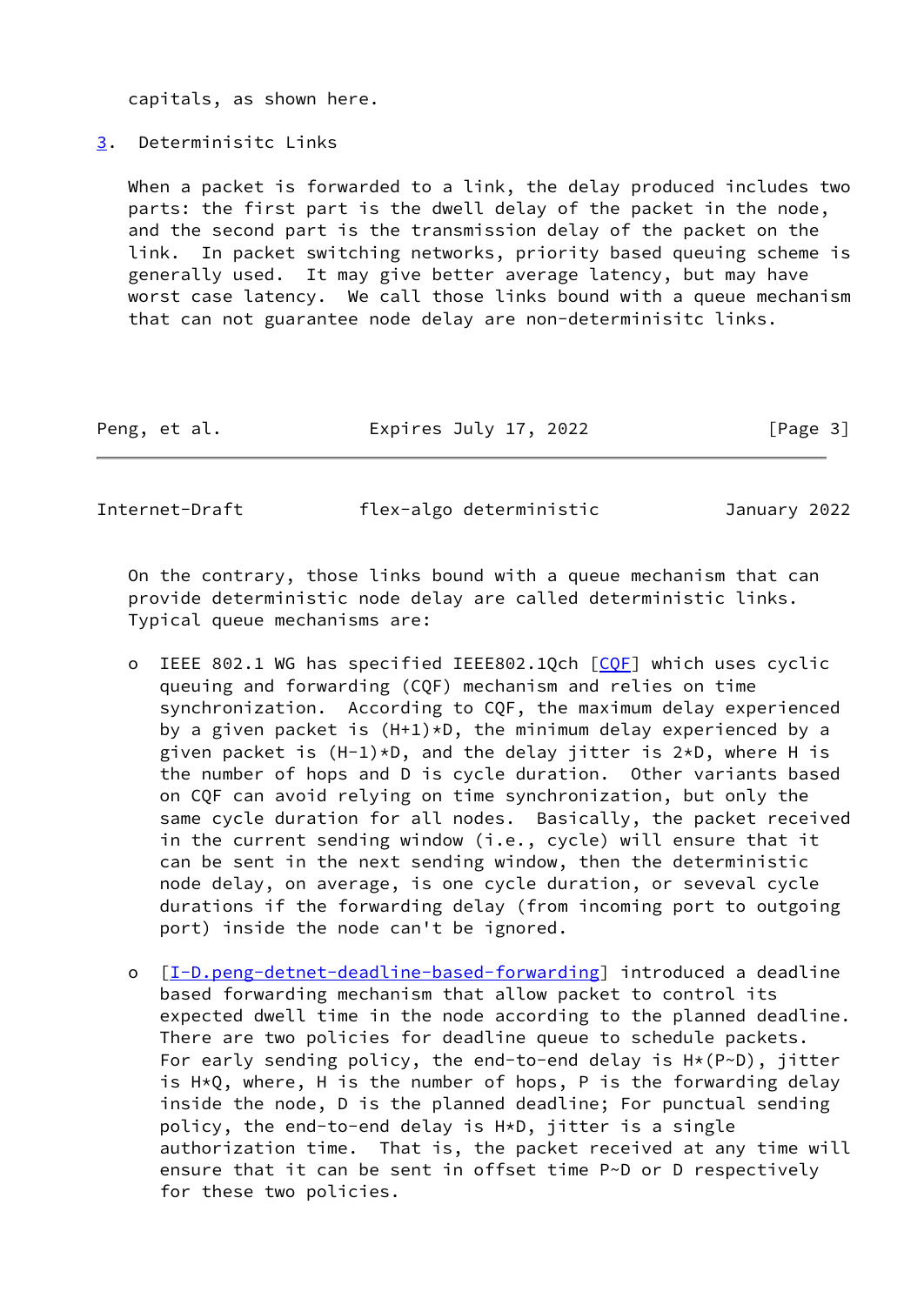## <span id="page-4-0"></span>[3.1](#page-4-0). Deterministic Link Bound with CQF

 A node may configure the CQF based packet scheduling parameter information for its local link, including CQF scheduling enable/ disable, one or more cycle durations. Accordingly, for each cycle duration, the node delay/jitter attributes of the link will be obtained. The meanings of these parameters or attributes of the link are as follows:

- o CQF scheduling enable/disable: the CQF scheduling algorithm can be enabled for a link, then the packets sent to that link will be scheduled by the CQF scheduling algorithm.
- o Cycle duration: the duration of the cycle of CQF, which is also called cycle size. One or more cycle size with different lengths can be configured for a link, such as 10us, 20us, 30us, and so on.
- o Node delay/jitter:

Peng, et al. **Expires July 17, 2022** [Page 4]

<span id="page-4-1"></span>Internet-Draft flex-algo deterministic January 2022

- \* According to classical TSN CQF, for a given cycle\_size, it can be deduced that the minimum delay in the node of the packet is 0, the maximum delay in the node is 2\*cycle\_size, the average delay in the node is cycle\_size, and the delay jitter in the node is 2\*cycle\_size. The detailed reasons for these data are as follows: if a node receives a packet at the tail end of cycle i and sends that packet at the head end of cycle i+1, the resulting node delay, i.e., the minimum node delay, is 0; if a node receives a packet at the head end of cycle i and sends that packet at the tail end of cycle i+1, the resulting node delay, i.e., the maximum node delay, is 2\*cycle\_ size; the average node delay is one cycle\_size, and the node delay jitter is 2\*cycle\_size. Each cycle\_size corresponds to a different set of delay/jitter attributes.
- \* However, for some variants based on TSN CQF, if the forwarding delay inside the node can't be ignored, e.g, wasting 2 cycle duration, then the minimum node delay, the maximum node delay, and the average node delay need to add 2 cycle\_size respectively, but the node delay jitter is still 2\*cycle\_size.
- <span id="page-4-2"></span>[3.1.1](#page-4-2). ISIS Advertisement of Deterministic Link Bound with CQF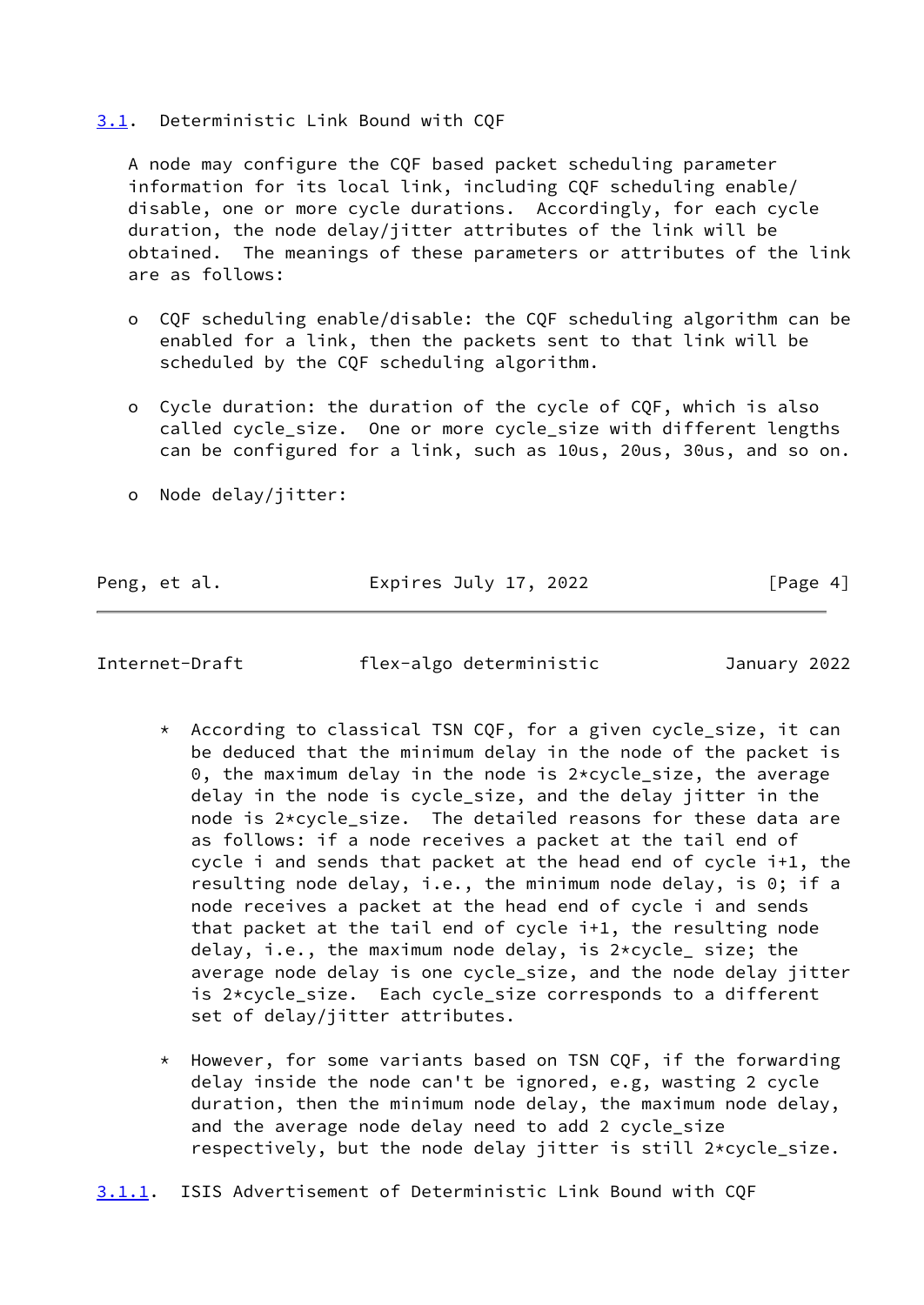<span id="page-5-0"></span>[3.1.1.1](#page-5-0). Advertisement of Forwarding Delay in Node

 The forwarding delay is related to the chip implementation and is generally constant.

 A new IS-IS sub-TLV is defined: the Forwarding Delay sub-TLV, which is advertised within TLV-22, 222, 23, 223, 141, 25. At most only one Forwarding Delay sub-TLV can be included.

The following format is defined for the Forwarding Delay sub-TLV:

0 1 2 3 0 1 2 3 4 5 6 7 8 9 0 1 2 3 4 5 6 7 8 9 0 1 2 3 4 5 6 7 8 9 0 1 +-+-+-+-+-+-+-+-+-+-+-+-+-+-+-+-+-+-+-+-+-+-+-+-+-+-+-+-+-+-+-+-+ | Type | Length | Forwarding Delay | +-+-+-+-+-+-+-+-+-+-+-+-+-+-+-+-+-+-+-+-+-+-+-+-+-+-+-+-+-+-+-+-+

| Figure 1 |  |
|----------|--|
|          |  |

where:

Type: TBD

Length: 2

Peng, et al. Expires July 17, 2022 [Page 5]

Internet-Draft flex-algo deterministic January 2022

 Forwarding Delay: The latency of packet from the incoming port (or generated from control plane) to the outgoing port, in units of microseconds. If the forwarding delay can be ignored, it is set to 0. If this sub-TLV is not advertised, the forwarding delay can be regarded as 0.

 NOTE: for all links of a specific node, it may be possible that they have the same forwarding delay, therefore the forwarding delay can also be advertised by a unified node attribute. This would be considered in future versions.

<span id="page-5-1"></span>[3.1.1.2](#page-5-1). Advertisement of CQF Parameters

 A new IS-IS sub-TLV is defined: the Cycle Durations sub-TLV, which is advertised within TLV-22, 222, 23, 223, 141, 25. At most only one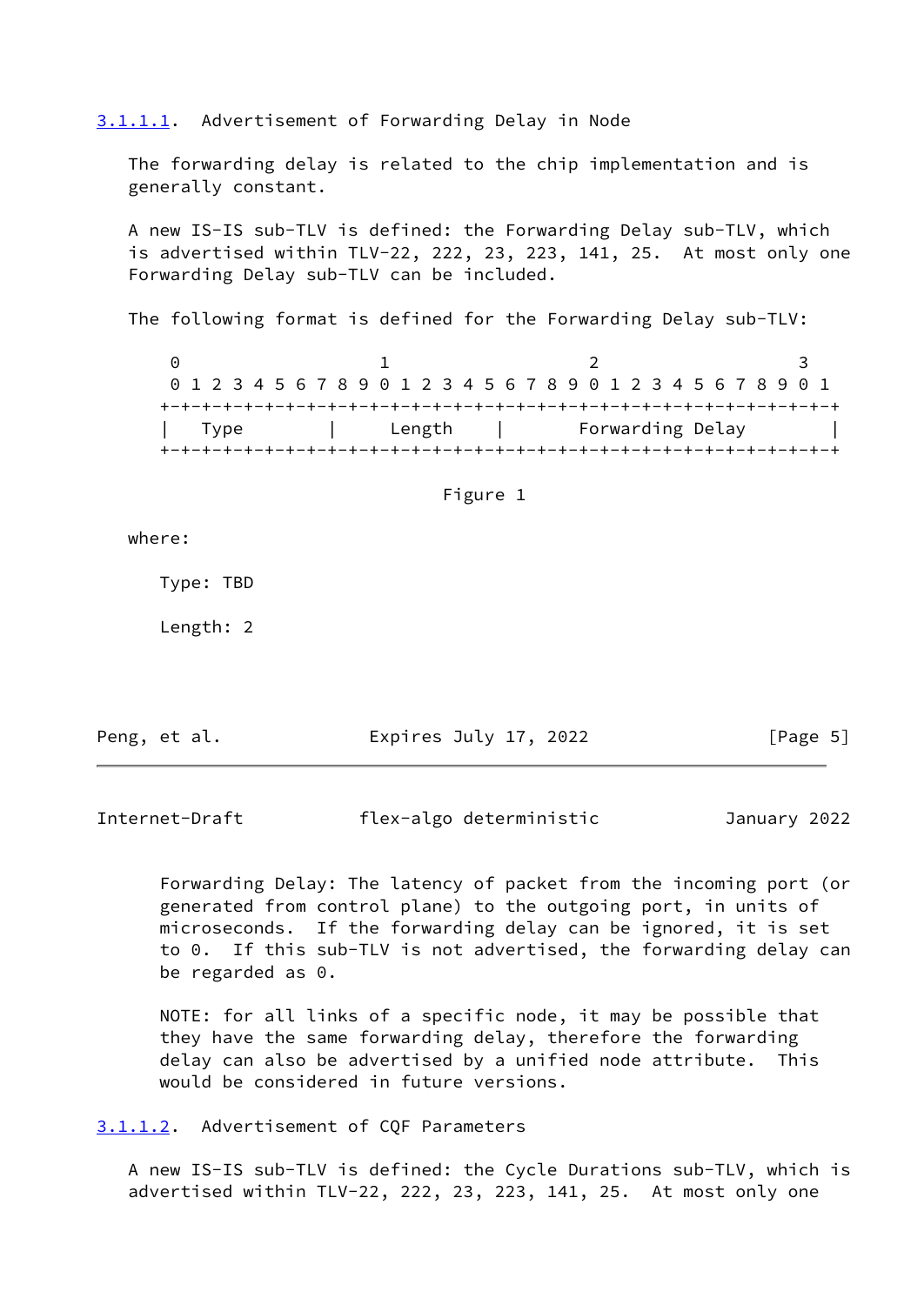Cycle Durations sub-TLV can be included.

The following format is defined for the Cycle Durations sub-TLV:

0 1 2 3 0 1 2 3 4 5 6 7 8 9 0 1 2 3 4 5 6 7 8 9 0 1 2 3 4 5 6 7 8 9 0 1 +-+-+-+-+-+-+-+-+-+-+-+-+-+-+-+-+-+-+-+-+-+-+-+-+-+-+-+-+-+-+-+-+ | Type | Length | Cycle\_size 1 | +-+-+-+-+-+-+-+-+-+-+-+-+-+-+-+-+-+-+-+-+-+-+-+-+-+-+-+-+-+-+-+-+ Cycle\_size 2 | ... ... +-+-+-+-+-+-+-+-+-+-+-+-+-+-+-+-+-+-+-+-+-+-+-+-+-+-+-+-+-+-+-+-+ Cycle\_size N +-+-+-+-+-+-+-+-+-+-+-+-+-+-+-+-+

#### Figure 2

where:

Type: TBD

Length: 2\*N, depending on the count of the cycle\_size.

 Cycle\_size: The length of cycle duration, in units of microseconds. A link can support multiple cycle durations, for example, 10us, 20us, 30us, etc, each for a specific service requirement.

 Only those links that enable CQF scheduling algorithm need to advertise the Cycle Durations sub-TLV, otherwise there is no need to advertise.

 Note that the advertised cycle\_size must be consistent with the CQF queue scheduling mechanism actually instantiated by the link in the

| Peng, et al. | Expires July 17, 2022 | [Page 6] |  |
|--------------|-----------------------|----------|--|
|              |                       |          |  |

<span id="page-6-0"></span>Internet-Draft flex-algo deterministic January 2022

 forwarding plane. If the forwarding plane does not instantiate a CQF queue scheduling supporting a certain cycle\_size, which is however advertised in the Cycle Durations sub-TLV, the subsequent route computation may get wrong results.

 For a given cycle\_size, it can deduce the corresponding node delay and jitter attributes, so these attributes can no longer be explicitly included in the Cycle Durations sub-TLV. As mentioned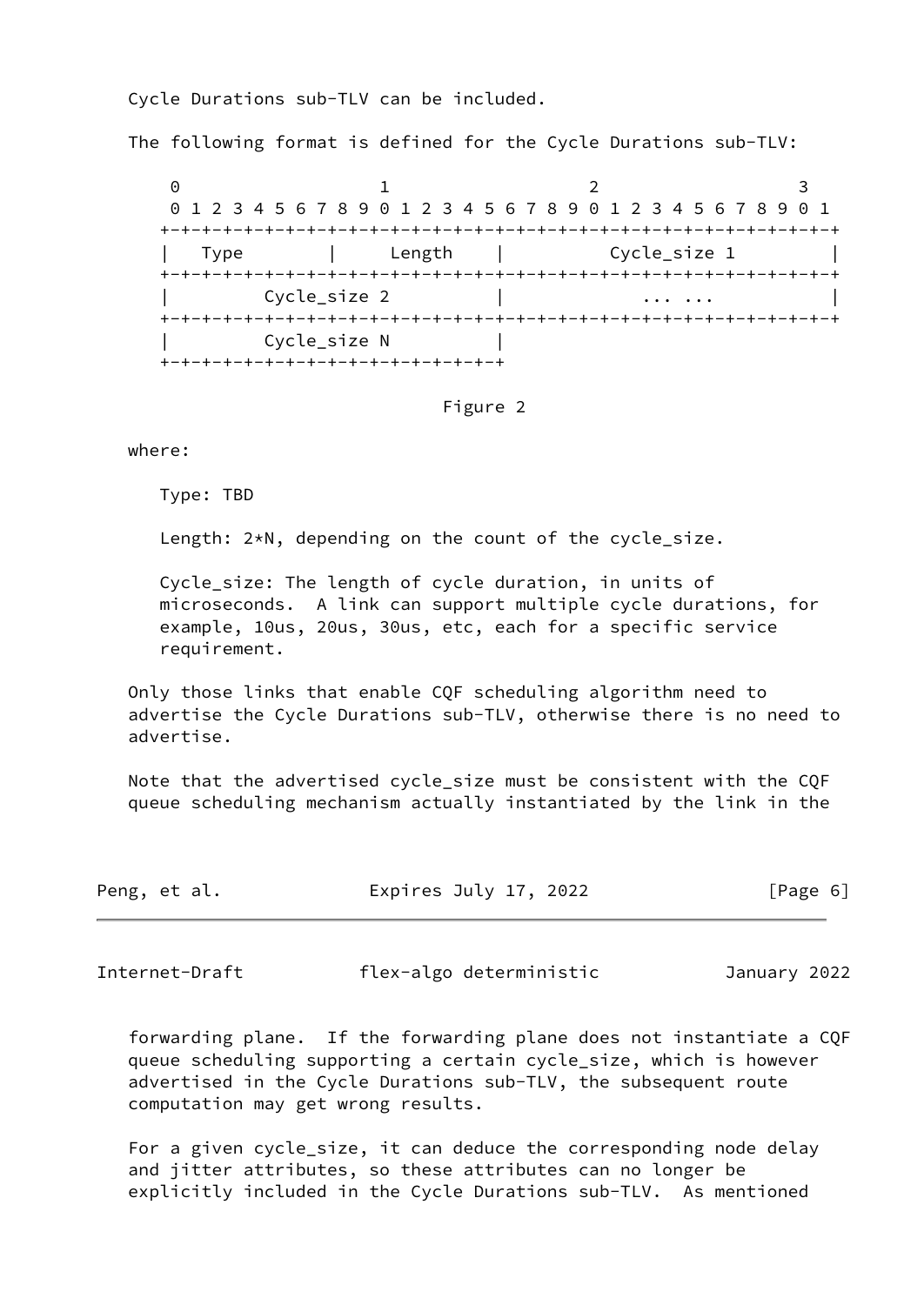earlier, if the forwarding delay (assuming P) is not 0, the minimum node delay, the maximum node delay, and the average node delay need to take P into account respectively. P is replaced by ((P/ cycle\_size)+1)\*cycle\_size for deducing. That is:

- If P is 0, for a given cycle\_size, the minimum node delay is 0, the maximum node delay is  $2*cycle$  size, the average node delay is cycle\_size, and the node delay jitter is 2\*cycle\_size.
- o If P is not 0, for a given cycle\_size, the minimum node delay is  $((P/cycle_size)+1)*cycle_size,$  the maximum node delay is  $((P/c)^2)$ cycle\_size)+3)\*cycle\_size, the average node delay is  $((P/\sqrt{P}))$  cycle\_size)+2)\*cycle\_size, and the node delay jitter is 2\*cycle\_size.

<span id="page-7-5"></span>[3.1.2](#page-7-5). OSPF Advertisement of Deterministic Link Bound with CQF

To be defined in next version.

<span id="page-7-1"></span>[3.2](#page-7-1). Deterministic Link Bound with Deadline

To be described in next version.

- <span id="page-7-0"></span>[4](#page-7-0). Deterministic Routes Computation
- <span id="page-7-2"></span>[4.1](#page-7-2). Bind CQF parameters with Flex-Algo

The binding relationship <algorithm, cycle\_size> can be configured on one or more nodes participating in the same IGP Flex-algo plane, and then advertised in the IGP domain. If there are multiple binding relationship advertised for the same algorithm, it should choose to use the binding cycle\_size contained in the FAD with the highest priority.

If a Flex-algo plane eventually uses a binding cycle size, all links participated to the Flex-algo plane must be configured with CQF scheduling enabled and corresponding cycle\_size, otherwise, links that do not meet the conditions must be excluded from the Flex-algo plane.

| Expires July 17, 2022<br>Peng, et al. | [Page 7] |
|---------------------------------------|----------|
|---------------------------------------|----------|

<span id="page-7-4"></span>

| Internet-Draft | flex-algo deterministic | January 2022 |  |
|----------------|-------------------------|--------------|--|
|                |                         |              |  |

<span id="page-7-3"></span>[4.1.1](#page-7-3). ISIS Advertisement of Flex-algo Binding CQF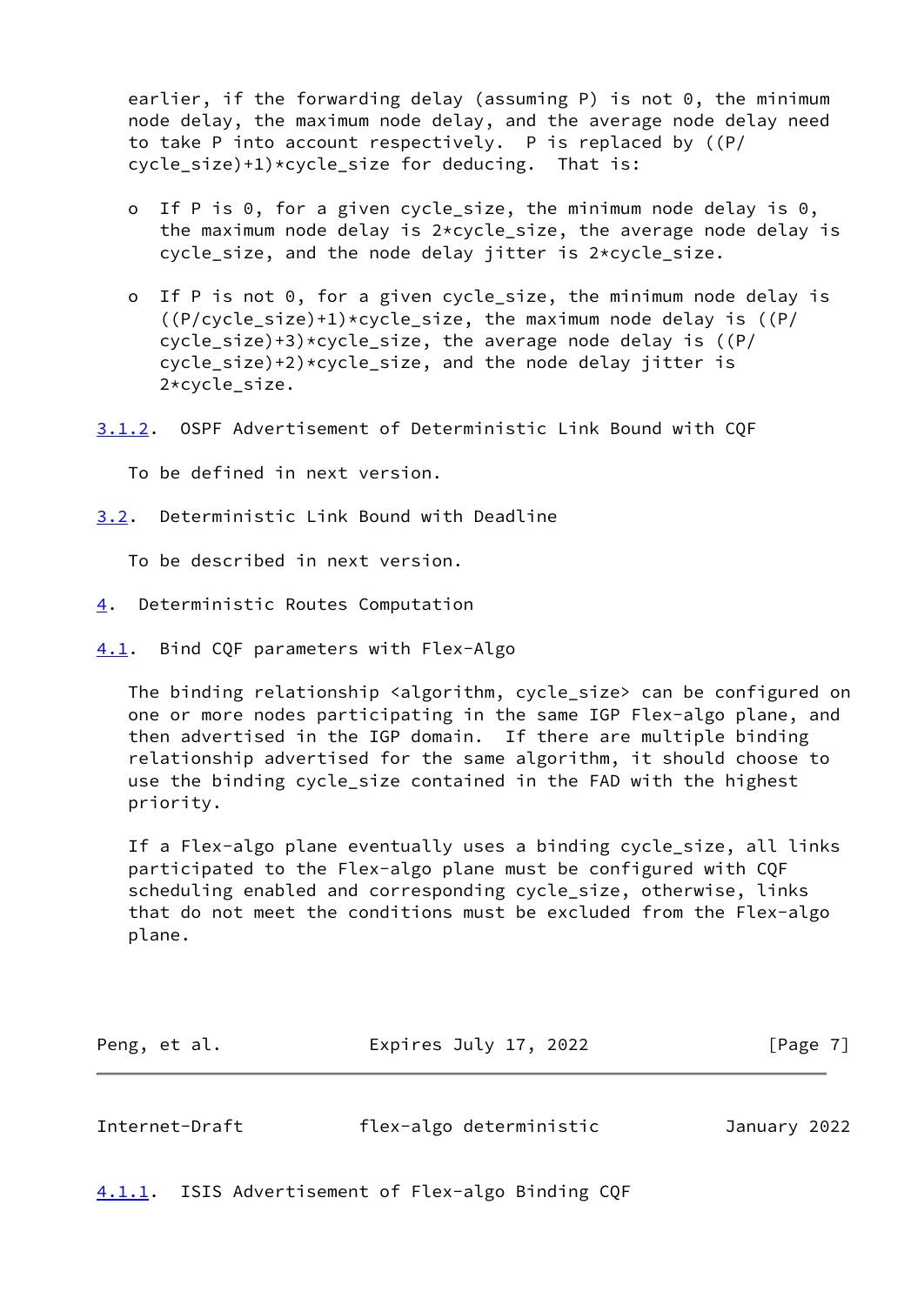The Flexible Algorithm definition can specify the binding cycle\_size that are used to determine the deterministic delay metric for the computed path within the Flex-algo plane.

 A new IS-IS sub-TLV is defined: the FAD Binding Cycle-size Sub-TLV, which is advertised within IS-IS Flexible Algorithm Definition Sub- TLV. At most only one FAD Binding Cycle-size Sub-TLV can be included.

 The following format is defined for the FAD Binding Cycle-size Sub- TLV:

0 1 2 3 0 1 2 3 4 5 6 7 8 9 0 1 2 3 4 5 6 7 8 9 0 1 2 3 4 5 6 7 8 9 0 1 +-+-+-+-+-+-+-+-+-+-+-+-+-+-+-+-+-+-+-+-+-+-+-+-+-+-+-+-+-+-+-+-+ | Type | Length | Binding Cycle\_size | +-+-+-+-+-+-+-+-+-+-+-+-+-+-+-+-+-+-+-+-+-+-+-+-+-+-+-+-+-+-+-+-+

Figure 3

where:

Type: TBD

Length: 2

 Binding Cycle\_size: Cycle\_size of CQF scheduling bound by Flex algo, in units of microseconds.

 The binding cycle\_size contained in the FAD with the highest priority will take effect. If the FAD with the highest priority does not contain the FAD Binding Cycle-size Sub-TLV, assuming the Metric-Type is Min Unidirectional Link Delay, the traditional path considering only link transmission delay will be calculated, otherwise, the path will consider both node delay and link delay.

<span id="page-8-0"></span>[4.1.2](#page-8-0). FAD Flags Extensions

 A new flag (C-flag) is introduced to ISIS Flexible Algorithm Definition Flags Sub-TLV, to indicate to compute CQF based SPF path when Metric-Type is Min Unidirectional Link Delay. In other words, it will compute shortest path with minimum deterministic end-to-end delay, which contains accumulated node delay provided by CQF and accumulated link transmission delay.

Peng, et al. Expires July 17, 2022 [Page 8]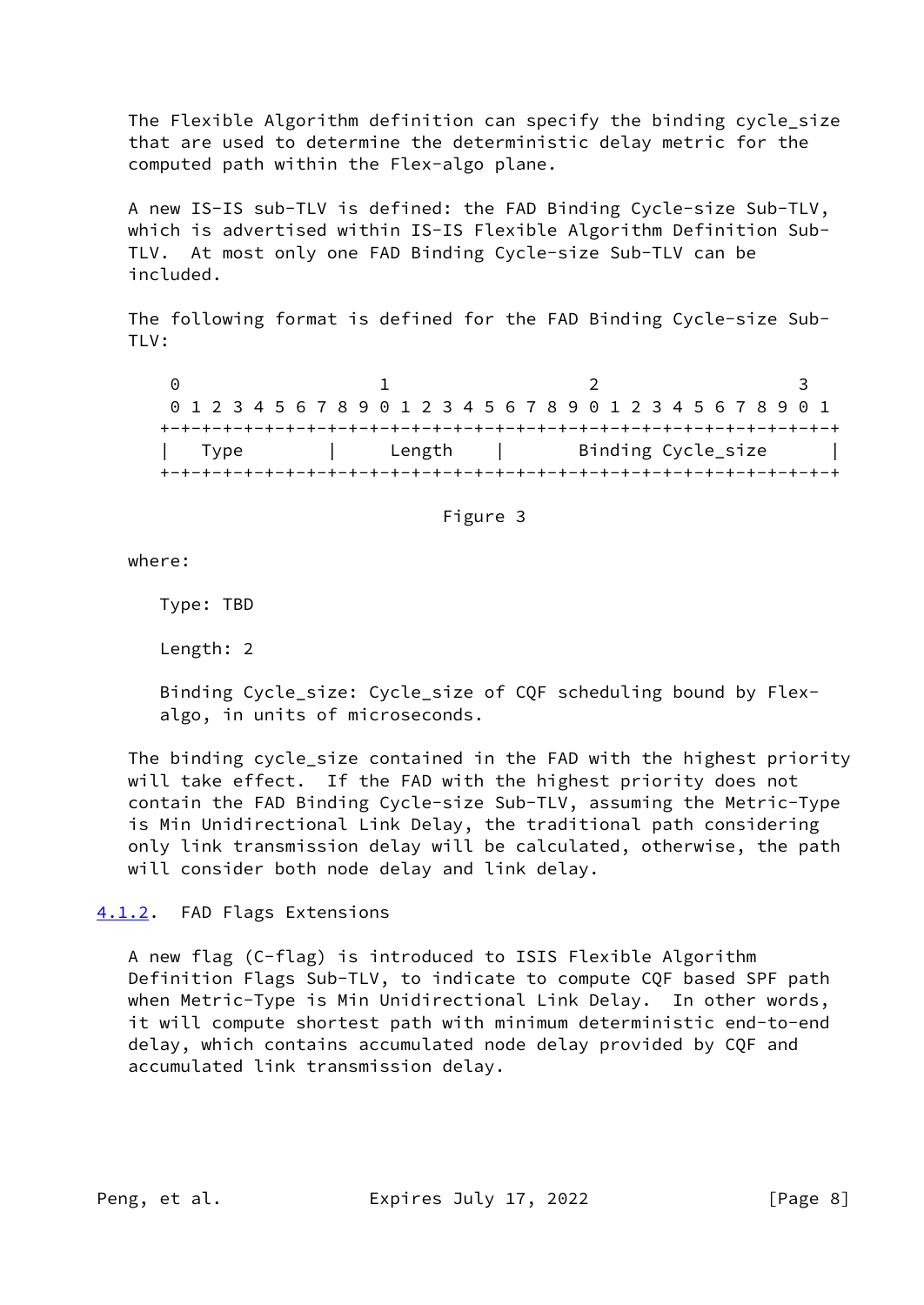<span id="page-9-1"></span>Internet-Draft flex-algo deterministic January 2022

 0 1 2 3 4 5 6 7... +-+-+-+-+-+-+-+-+... |M|C| | ... +-+-+-+-+-+-+-+-+...

Figure 4

where:

 C-flag: introduced by this document. When set, CQF based SPF path is computed.

<span id="page-9-0"></span>[4.1.3](#page-9-0). OSPF Advertisement of Flex-algo Binding CQF

To be defined in next version.

<span id="page-9-2"></span>[4.1.4](#page-9-2). CQF based Deterministic Routes Computation

 This document reuse the existing Metric-Type, Min Unidirectional Link Delay, combined with the C-flag, to compute CQF based shortest path with minimum deterministic end-to-end delay, which contains accumulated node delay provided by CQF and accumulated link transmission delay.

 NOTE: Whether new metric type need to be introduced needs to be discussed in the WG.

 For a Flex-algo plane that bound to a specific cycle\_size, the delay metric of a candidate path within the Flex-algo plane equals:

 $H * node delay, where H is the number of hops, and node delay can$ be deduced by the cycle\_size and forwarding delay as above; plus

Accumulated link transmission delay;

 From the source node to the destination node, the candidate path with minimum deterministic delay metric is the best one. This calculation result may be different from the traditional calculation result considering only link transmission delay, depending on the proportion of node delay.

 The deterministic delay jitter of a candidate path within the Flex algo plane equals:

node delay jitter, which is 2\*cycle\_size; plus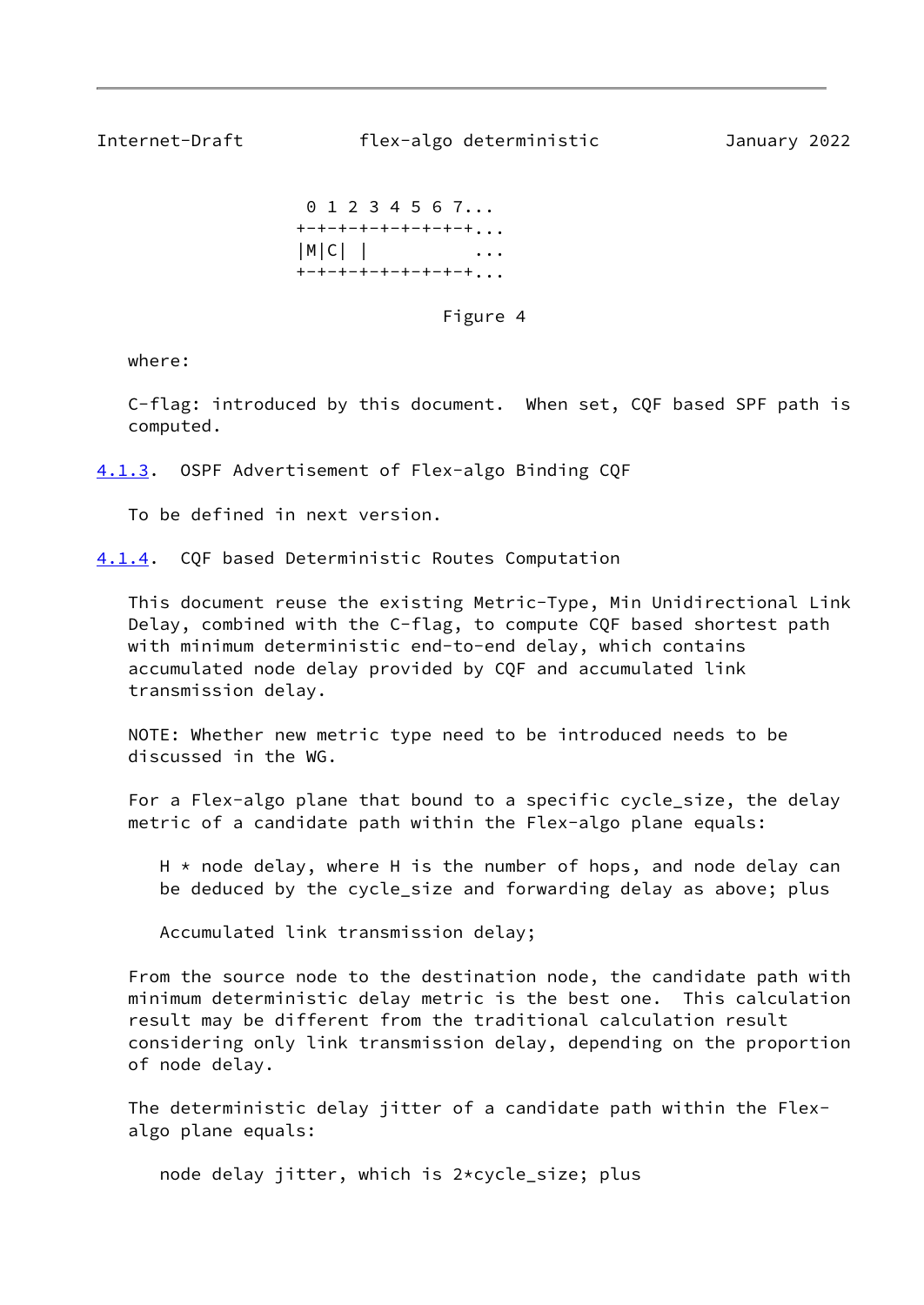Accumulated link delay jitter, which is almost 0;

<span id="page-10-9"></span><span id="page-10-8"></span><span id="page-10-7"></span><span id="page-10-6"></span><span id="page-10-5"></span><span id="page-10-4"></span><span id="page-10-3"></span><span id="page-10-2"></span><span id="page-10-1"></span><span id="page-10-0"></span>

|      |            | Peng, et al.        | Expires July 17, 2022                                                                                                                                                                                                                           | $\lceil \text{Page } 9 \rceil$ |
|------|------------|---------------------|-------------------------------------------------------------------------------------------------------------------------------------------------------------------------------------------------------------------------------------------------|--------------------------------|
|      |            | Internet-Draft      | flex-algo deterministic                                                                                                                                                                                                                         | January 2022                   |
| 4.2. |            |                     | Bind Deadline parameters with Flex-Algo                                                                                                                                                                                                         |                                |
|      |            |                     | To be described in next version.                                                                                                                                                                                                                |                                |
| 5.   |            |                     | IANA Considerations                                                                                                                                                                                                                             |                                |
|      | <b>TBD</b> |                     |                                                                                                                                                                                                                                                 |                                |
| 6.   |            |                     | Security Considerations                                                                                                                                                                                                                         |                                |
|      | TBD.       |                     |                                                                                                                                                                                                                                                 |                                |
|      |            | 7. Acknowledgements |                                                                                                                                                                                                                                                 |                                |
|      | <b>TBD</b> |                     |                                                                                                                                                                                                                                                 |                                |
| 8.   |            | References          |                                                                                                                                                                                                                                                 |                                |
|      |            |                     | 8.1. Normative References                                                                                                                                                                                                                       |                                |
|      |            |                     | [I-D.ietf-lsr-flex-algo]<br>Psenak, P., Hegde, S., Filsfils, C., Talaulikar, K., and<br>A. Gulko, "IGP Flexible Algorithm", draft-ietf-lsr-flex-<br>algo-18 (work in progress), October 2021.                                                   |                                |
|      |            |                     | [I-D.ietf-lsr-ip-flexalgo]<br>Britto, W., Hegde, S., Kaneriya, P., Shetty, R., Bonica,<br>R., and P. Psenak, "IGP Flexible Algorithms (Flex-<br>Algorithm) In IP Networks", draft-ietf-lsr-ip-flexalgo-04<br>(work in progress), December 2021. |                                |
|      |            |                     | [I-D.peng-detnet-deadline-based-forwarding]<br>Peng, S. and B. Tan, "Deadline Based Deterministic<br>Forwarding", draft-peng-detnet-deadline-based-<br>forwarding-00 (work in progress), January 2022.                                          |                                |
|      |            | [RFC2119]           | Bradner, S., "Key words for use in RFCs to Indicate<br>Requirement Levels", BCP 14, RFC 2119,<br>DOI 10.17487/RFC2119, March 1997,                                                                                                              |                                |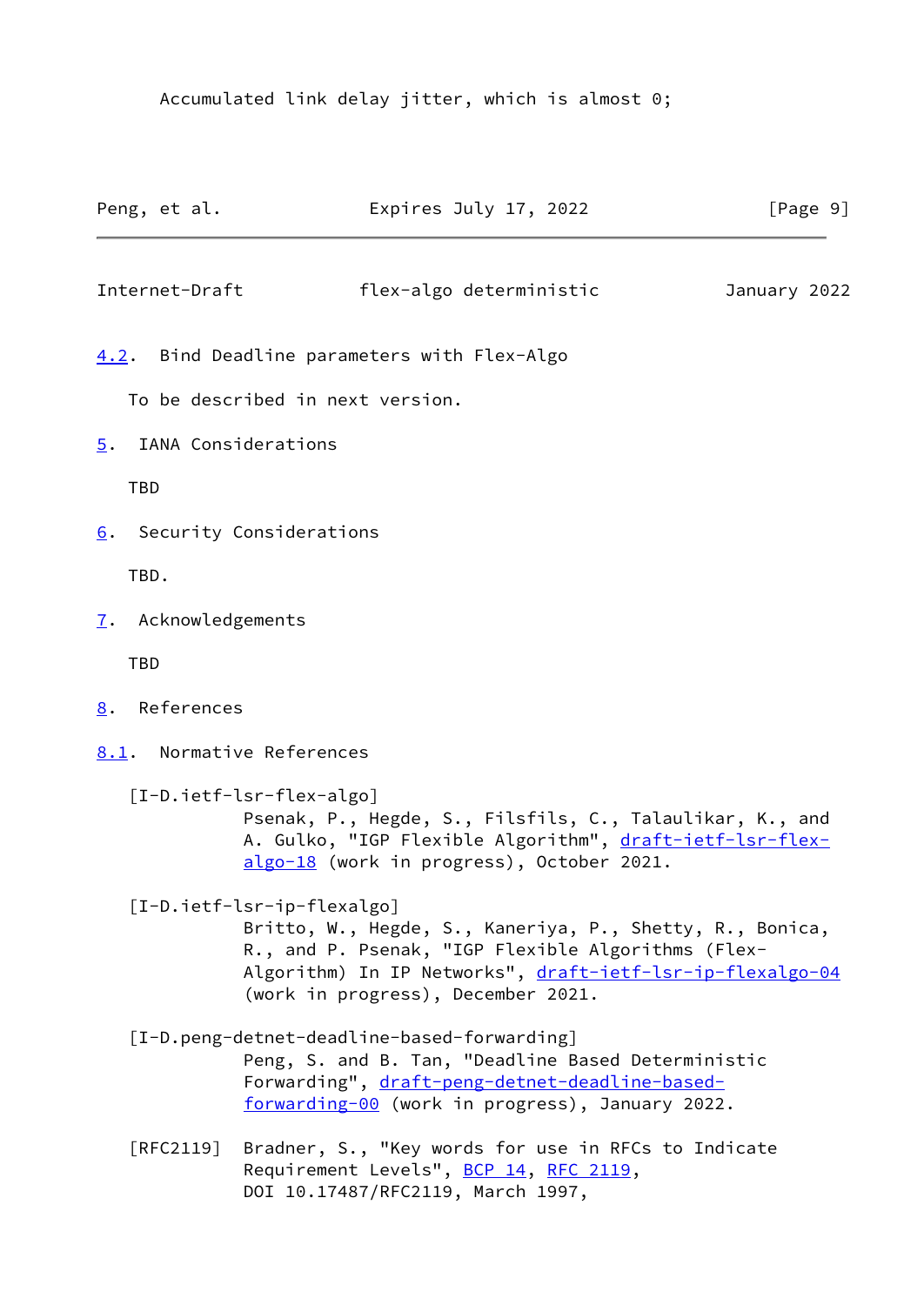<[https://www.rfc-editor.org/info/rfc2119>](https://www.rfc-editor.org/info/rfc2119).

[RFC8174] Leiba, B., "Ambiguity of Uppercase vs Lowercase in [RFC](https://datatracker.ietf.org/doc/pdf/rfc2119) [2119](https://datatracker.ietf.org/doc/pdf/rfc2119) Key Words", [BCP 14](https://datatracker.ietf.org/doc/pdf/bcp14), [RFC 8174,](https://datatracker.ietf.org/doc/pdf/rfc8174) DOI 10.17487/RFC8174, May 2017, [<https://www.rfc-editor.org/info/rfc8174](https://www.rfc-editor.org/info/rfc8174)>.

Peng, et al. Expires July 17, 2022 [Page 10]

<span id="page-11-1"></span>Internet-Draft flex-algo deterministic January 2022

- [RFC8402] Filsfils, C., Ed., Previdi, S., Ed., Ginsberg, L., Decraene, B., Litkowski, S., and R. Shakir, "Segment Routing Architecture", [RFC 8402](https://datatracker.ietf.org/doc/pdf/rfc8402), DOI 10.17487/RFC8402, July 2018, <<https://www.rfc-editor.org/info/rfc8402>>.
- [RFC8570] Ginsberg, L., Ed., Previdi, S., Ed., Giacalone, S., Ward, D., Drake, J., and Q. Wu, "IS-IS Traffic Engineering (TE) Metric Extensions", [RFC 8570,](https://datatracker.ietf.org/doc/pdf/rfc8570) DOI 10.17487/RFC8570, March 2019, [<https://www.rfc-editor.org/info/rfc8570](https://www.rfc-editor.org/info/rfc8570)>.
- [RFC8655] Finn, N., Thubert, P., Varga, B., and J. Farkas, "Deterministic Networking Architecture", [RFC 8655,](https://datatracker.ietf.org/doc/pdf/rfc8655) DOI 10.17487/RFC8655, October 2019, <[https://www.rfc-editor.org/info/rfc8655>](https://www.rfc-editor.org/info/rfc8655).

<span id="page-11-0"></span>[8.2](#page-11-0). Informative References

<span id="page-11-2"></span> [CQF] "IEEE802.1Qch", 2017, <[https://ieeexplore.ieee.org/document/7961303>](https://ieeexplore.ieee.org/document/7961303).

Authors' Addresses

 Shaofu Peng ZTE Corporation China

Email: peng.shaofu@zte.com.cn

 Bin Tan ZTE Corporation China